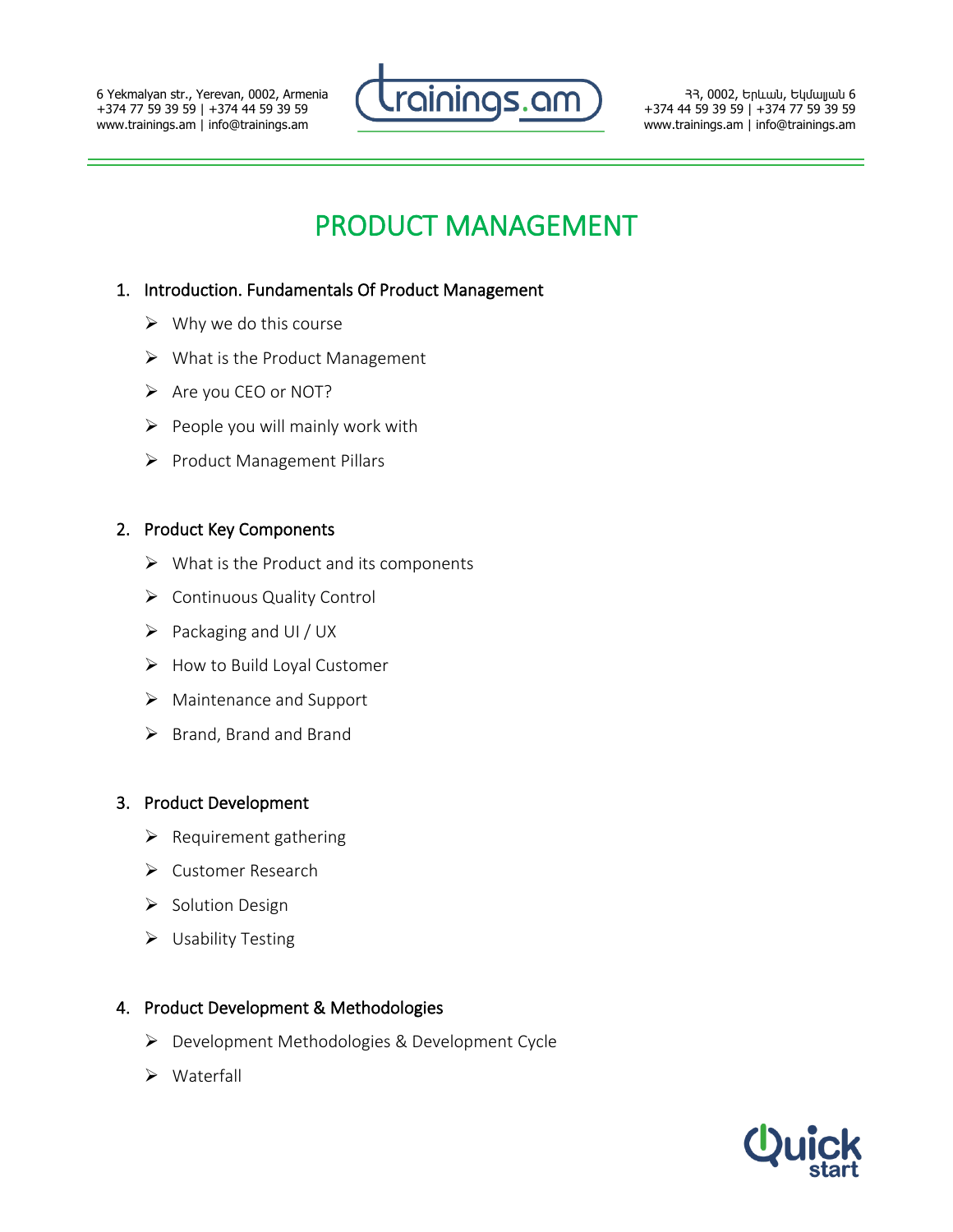- ➢ Agile
- ➢ Backlog Prioritization
- ➢ Development Process Itself

#### 5. Product Development Automation

- $\triangleright$  What does it mean Automation?
- ➢ What, how and why we can and must Automate ?
- ➢ Automate UI Testing
- ➢ Automate your development

#### 6. Product Release Planning And Delivery

- $\triangleright$  Release: What does it mean?
- ➢ Release Management Tools
- ➢ Release Process and Change Management
- ➢ Release Deployment
- ➢ What's Next ?

## 7. Off-Line Meeting And Guest Speaker In Synergy

- $\triangleright$  Tour in Synergy
- ➢ Guest Speaker: UI / UX
- ➢ Guest Speaker: Agile Tools
- ➢ Guest Speaker: Stakeholders

## 8. Product RoadMap

- $\triangleright$  Why we using RoadMap
- ➢ Strategy Execution in Enterprise
- ➢ Link RoadMap to Company Objectives and Execution
- $\triangleright$  Make a Planning (at least Quarterly)

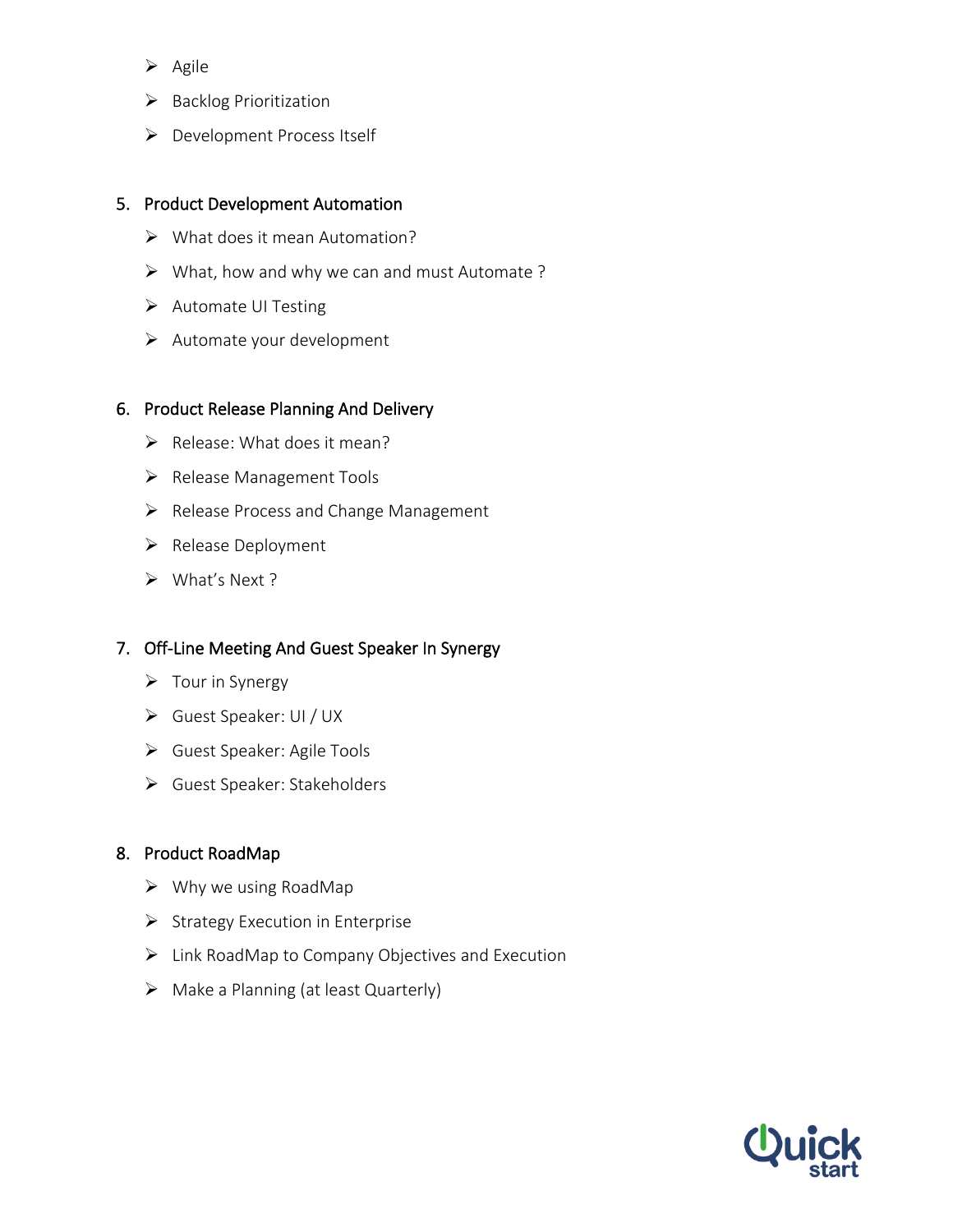# 9. Teamwork

- ➢ Development Team
- ➢ Tech/Team Lead, CTO, COO and PM
- $\triangleright$  What if you fail your planning ?

# 10. Stakeholders and Product Management Hierarchy

- $\triangleright$  Who are the stakeholders?
- ➢ Product Management Hierarchy
- $\triangleright$  Five W's: Why, What, Who, When, Where
- ➢ Vision and objectives
- $\triangleright$  Scope of the work
- $\triangleright$  List of the key outcomes
- $\triangleright$  What is our plan

## 11. Go to Market Strategies

- ➢ What is GTM Strategy ?
- ➢ The 4 Components of a GTM Strategy
- ➢ How to Build a Go-to-Market Strategy

## 12. Product Proposition Value

- $\triangleright$  What is a product value proposition?
- ➢ Customer Wants, Needs and Fears
- ➢ Value Proposition Canvas

## 13. Product Proposal

➢ Pitch presentation

## 14. Q&A and Preparing To Interview

- $\geq$  Q&A
- ➢ Interview Hints